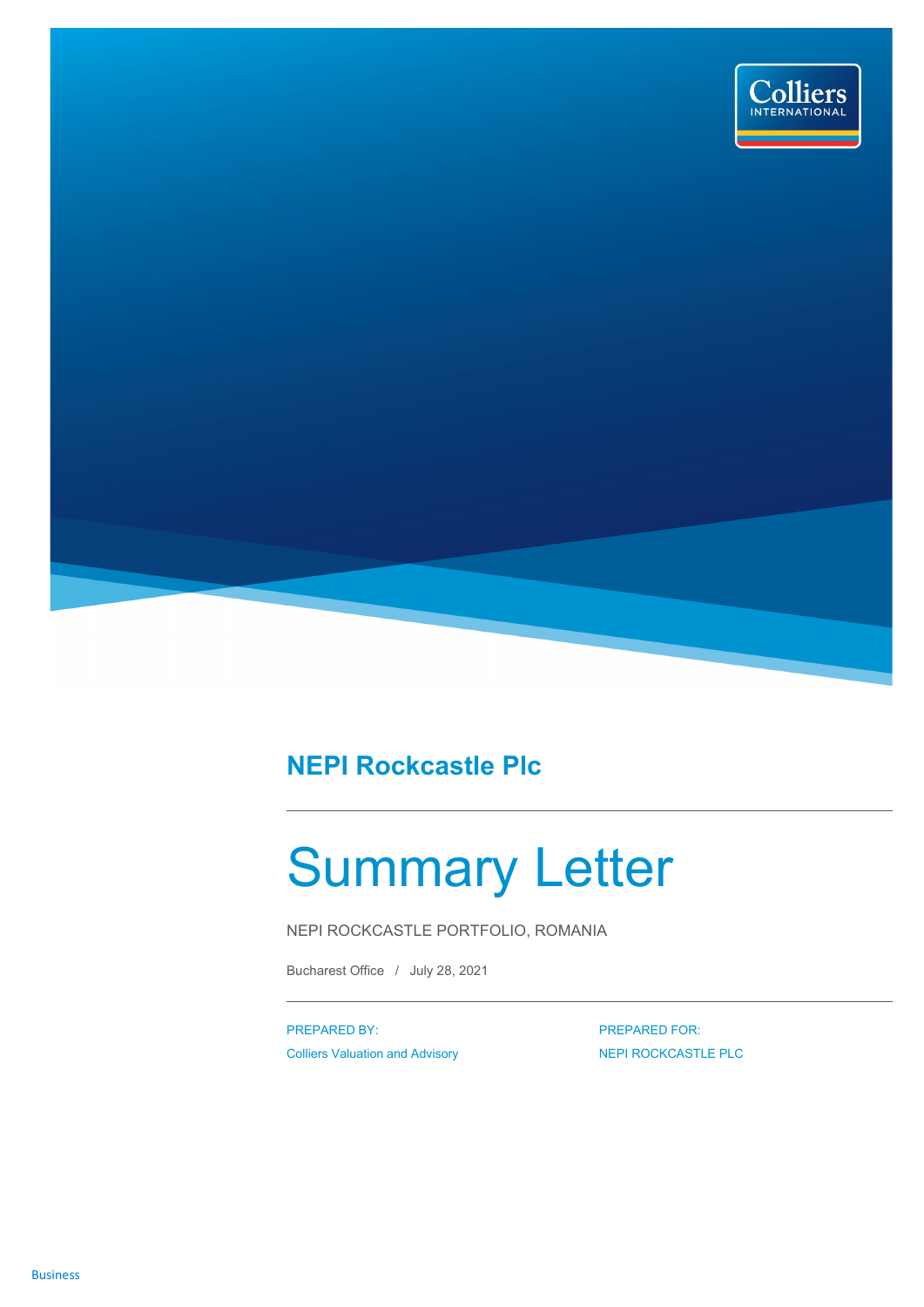

July 28, 2021

To: NEPI ROCKCASTLE PLC

2nd Floor, 30 Athol Street, Douglas Isle of Man IM1 1JB

## **Re: Summary of the valuation report of the real estate portfolio owned by NEPI Rockcastle and its special purchase vehicles in the group.**

In accordance with our valuation agreements no. V2779-V2807, we are pleased to submit the present valuation report regarding the real estate properties owned NEPI Rockcastle and its special purchase vehicles in the group. The portfolio consists in 48 properties representing retail, industrial properties and several vacant land plots.

The valuation has been completed in accordance to the International Valuation Standards (IVS) (2020) and ANEVAR Valuation Standards - 2020 Edition, as published by the National Association of Authorized Romanian Valuers (ANEVAR), which are including the International Valuation Standards.

Based on the property inspections, on the provided information by the client and the current and prospective market conditions, we have arrived at a conclusion about the Fair Values of the subject properties.

Raluca Buciuc, Sorin Bolontoc, Mihai Pana and Ionut Mandanac have been the signatories for the Romanian portfolio valuation report as of June, 2021.

Our opinion of value should be read taking into consideration all the aspects included in the valuation report issued at July 28, 2021 by Colliers Valuation and Advisory, where we have estimated the Fair Value of NEPI Rockcastle portfolio as of June 30, 2021.

The present report will be used by the client for financial reporting purposes.

Therefore, we will measure the fair values of the subject properties, which according to the ANEVAR valuation standards in force is defined as follows

*"The price that would be received to sell an asset or paid to transfer a liability in an orderly transaction between market participants at the measurement date." (SEV 420 – Valuation for financial reporting, para G1 and SEV 104, Basis of value, para 90)*

*According to IFRS 13: "Because Fair Value is a market-based measurement, it is measured using the assumptions that market participants would use when pricing the asset or liability, including assumptions about risk. As a result, an entity's intention to hold an asset or to settle or otherwise fulfill a liability is not relevant for measuring Fair Value."*

The definition from ANEVAR Valuation Standards and the associated commentary in IFRS 13 clearly indicate that fair value under IFRS is a different concept to fair value as defined and discussed in the IVS Framework. The commentary in IFRS 13 and, in particular, the references to market participants, an orderly transaction, the transaction taking place in the principal or the most advantageous market and to the highest and best use of an asset, make it clear that fair value under IFRSs is generally consistent with the concept of market value as defined and discussed in the SEV Framework. For most practical purposes, therefore, market value under IVS will meet the fair value measurement requirement under IFRS 13 subject to some specific assumptions required by the accounting standard such as stipulations as to the unit of account or ignoring restrictions on sale.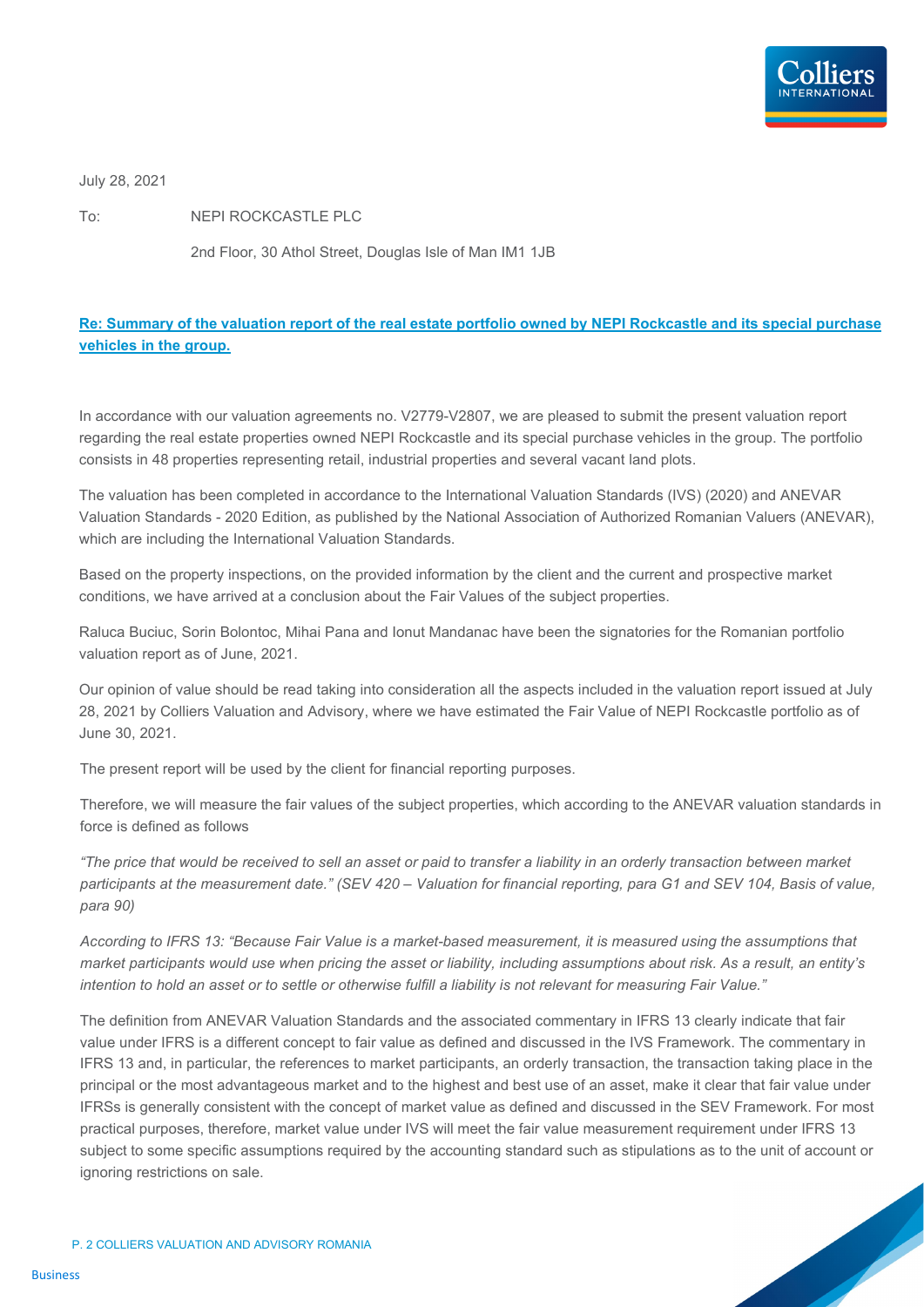

As stated in the above-mentioned standards, the Market Value is defined as:

*"The estimated amount for which an asset or liability should exchange on the valuation date between a willing buyer and a*  willing seller in an arm's-length transaction, after proper marketing and where the parties had each acted knowledgeably, *prudently, and without compulsion."*

We have not made any allowance for vendor's sale costs nor for any tax liabilities which may arise upon the disposal of any of the properties.

A full explanation of the Assumptions made in our valuation and details of the resources of information are contained within our full valuation reports.

The Company has provided us with the floor areas and rent rolls of the properties that are relevant to our valuations. As instructed, we have relied on these areas and commercial data as provided and have not checked them on site or against the leasing contracts.

We have read the related documents provided to us by the Company and their various legal advisers. We have made an Assumption that copies of all relevant documents have been sent to us and that they are complete and up to date.

Certain properties are subject to budgeted works of repair or fit out for the next 12 months and in these cases the Company has advised us the amount of the estimated costs, which have been incorporated into our valuations.

In respect of the properties held in joint ventures, our reports include our opinion of the Fair Value of the interests held by the joined ventures. In the table below, we have not included the apportioned of the values based on the company's share of the property interests in the joint ventures.

Our opinion of value should be read taking into consideration the assumptions, comments and limiting conditions expressed in the valuation report. Based on these assumptions, we have estimated the Fair Value of NEPI Rockcastle portfolio as of June 30, 2021:

## **EUR 2,145,745,000**

(Two Billion One Hundred and Forty-Five Million Seven Hundred and Forty-Five Thousand Euros)

The above value represents the sum of the values of all the subject properties as detailed below:

| Crt. No. | <b>Type of property</b>                           | <b>Estimated Fair Value (EUR)</b> |
|----------|---------------------------------------------------|-----------------------------------|
| 1        | Retail Properties (land plots in excess included) | 2,128,650,000                     |
| 2        | Industrial Properties                             | 17,095,000                        |
|          | <b>Total</b>                                      | 2,145,745,000                     |

*The above values are exclusive of VAT.*

*The total value for retail properties includes the entire market value of Ploiesti Shopping City.*

More details for each of the analyzed properties are included in our valuation reports provided directly to the client.